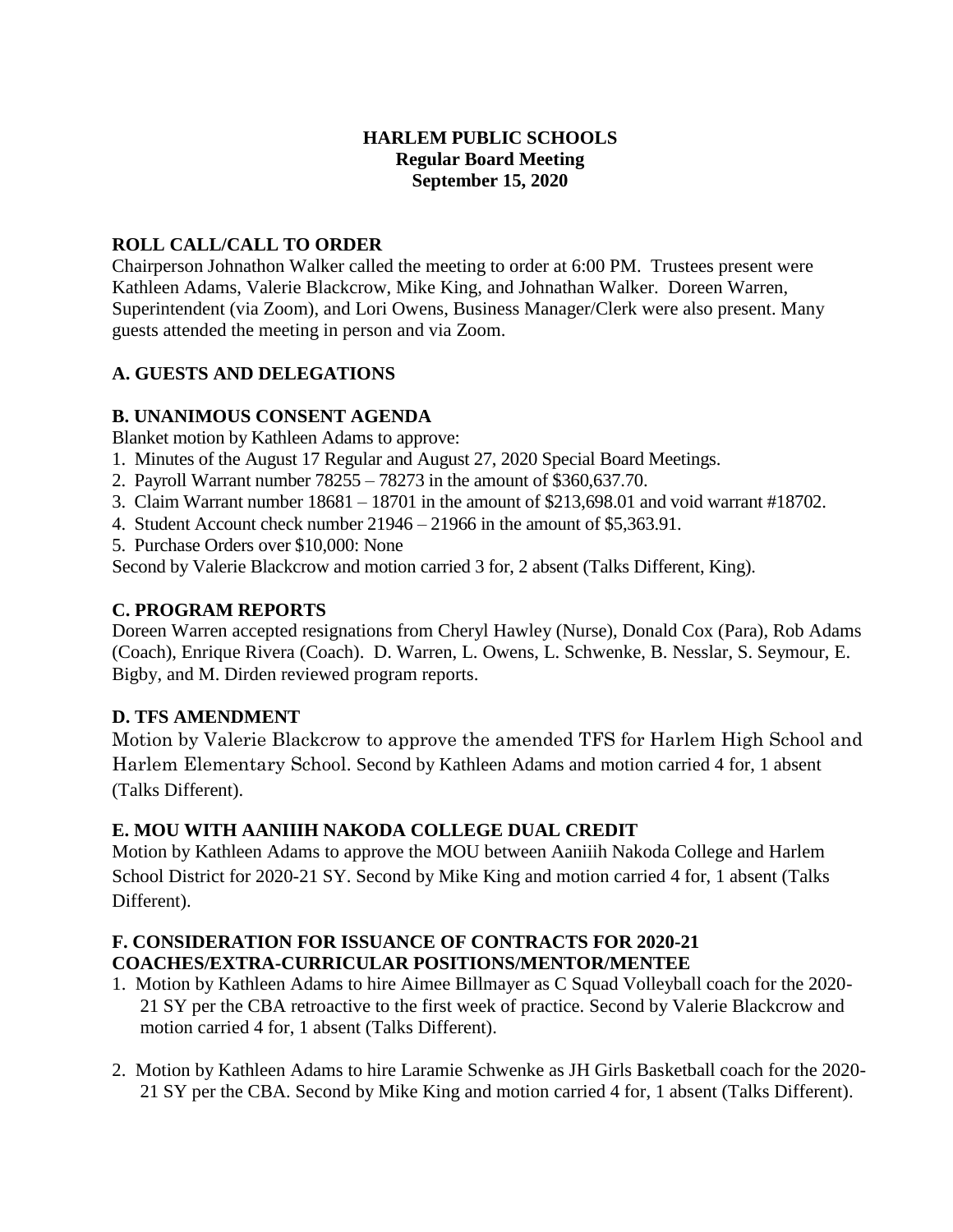3. Motion by Kathleen Adams to hire Dan Owens as JH Football coach for the 2020-21 SY per the CBA retroactive to the second week of practice. Second by Mike King and motion carried 4 for, 1 absent (Talks Different).

4. Motion by Kathleen Adams to hire the following Head Class Advisors for the 2020-21 SY per the CBA:

| $7th$ Grade – Crystal Doney                                                  | $10th$ Grade – Heidi Harris                                                    |
|------------------------------------------------------------------------------|--------------------------------------------------------------------------------|
| $8th$ Grade – Jack Young                                                     | $11th$ Grade – Hope Doney                                                      |
|                                                                              | $9th$ Grade – Donna Barber/Schneider $12th$ Grade – Wendy Maratita, Co-Advisor |
|                                                                              | $12th$ Grade – Angie Hawley, Co-Advisor                                        |
| $d$ by Mike King and motion carried $\Lambda$ for 1 absent (Talks Different) |                                                                                |

Second by Mike King and motion carried 4 for, 1 absent (Talks Different).

5. Motion by Valerie Blackcrow to hire Jr. Class Sponsors for the 2020-21 SY per the CBA: John Stiffarm, Dan Owens, Deb Ferris and Mary Kate Nienhuis-French. Second by Kathleen Adams and motion carried 4 for, 1 absent (Talks Different).

6. Motion by Kathleen Adams to hire the following Club/Co-Curricular Advisors for the 2020-21 SY per the CBA:

Chorus – Dan Owens FFA – Lisa Hamilton Pep Bank – Dan Owens National Honor Society – Crystal Doney, Co-Advisor FCCLA – James Kobeski National Honor Society – Matt Hodgson, Co-advisor TSA – Craig Todd Annual – Hope Doney Senior Tech Coordinator – Hope Doney Second by Mike King and motion carried 4 for, 1 absent (Talks Different).

7. Motion by Kathleen Adams to hire the following Title IX Coordinators for the 2020-21 SY per the CBA:

Shiloh Seymour – Elementary Title IX Coordinator

Bonnie Nesslar – Jr/Sr High Title IX Coordinator

Second by Valerie Blackcrow and motion carried 4 for, 1 absent (Talks Different).

8. Motion by Valerie Blackcrow to hire Shiloh Seymour as the District SpEd Director for the 2020- 21 SY at a proposed annual stipend of \$4,200.00.

Second by Kathleen Adams and motion carried 4 for, 1 absent (Talks Different).

9. Motion by Kathleen Adams to hire the following Mentor/Mentees for the 2020-21 SY, per the CBA:

Donna Barber-Schneider Gail Wilcott Crystal Doney Gabe Guerrero Jack Young Matt Hodgson Briayan Flores John Bates

JR/SR HIGH MENTORS JR/SR HIGH MENTEES Heidi Harris Mary-Kate Nienhuis-French

ELEMENTARY MENTORS ELEMENTARY MENTEES

Melody Sand Ruth Stephenson

Second by Mike King and motion carried 4 for, 1 absent (Talks Different).